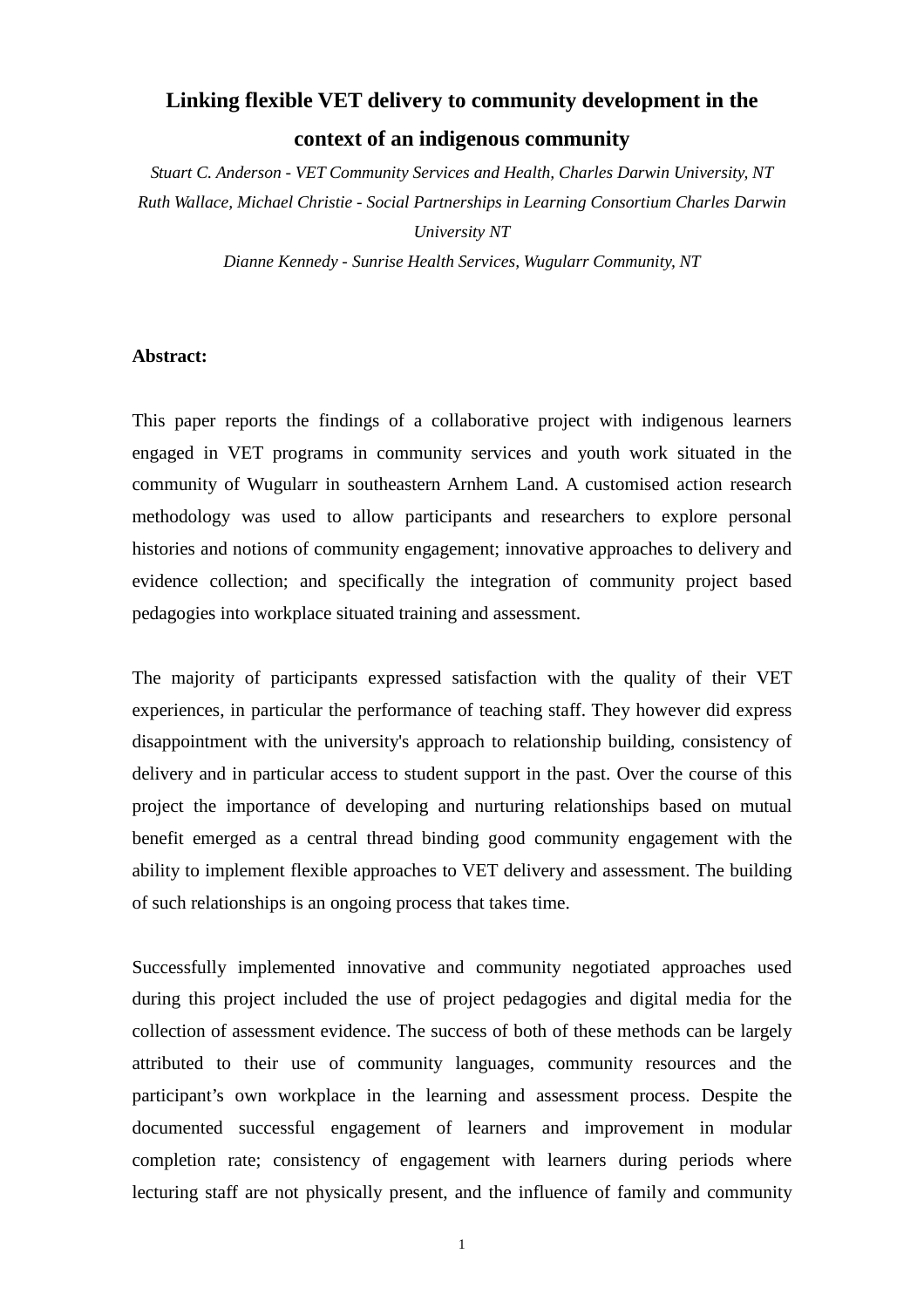rhythms remain issues that strongly affect the capacity of community members to participate in VET programs.

# **Introduction:**

The community of Wugularr, also known as Beswick is situated approximately 118km south east of Katherine and 31 km east of the neighbouring community of Barunga on the banks of the Waterhouse River, in Southern Arnhem Land. The community is situated in Jawoyn Country, which occupies all lands around Katherine in a roughly triangular area that extends from Mataranka in the south along the Stuart Highway in a north westerly direction to near Pine creek and in the east to Bulman. People from at least 11 different language groups call the community home. The most frequently spoken and understood language is Kriol with English as a second or third language (Schwab & Sutherland 2004).

Wugularr is a community already at significant educational disadvantage. In 2001, less than half of all Wugularr school students attained the levels of literacy and numeracy of other indigenous students in the NT (Schwab & Sutherland, 2004). Personal communication with key Wugularr community representatives at the commencement of this project revealed there is considerable community disillusionment with the VET delivery provided by CDU and other training providers in the community amongst both its indigenous and non indigenous members (Bush-Blanasi, 2008).

The provision of VET training to remote indigenous communities such as Wugularr is a key part of Charles Darwin University's (CDU) core business. The university has a strong commitment to the continued engagement and development of health and education outcomes in remote indigenous communities. Community engagement is still an area of emerging knowledge in VET education, and remains an area of key strategic focus for the university. Effective community engagement provides a mechanism to strengthen and expand partnerships between indigenous communities, educational institutions, government, industry and broader community networks (AUCEA, 2005). Further to this, good community engagement is integral in realigning the activities of regional universities with the regional priorities of the communities they service and bring these communities into the global knowledge economy (Cuttriss & Wallace, 2006)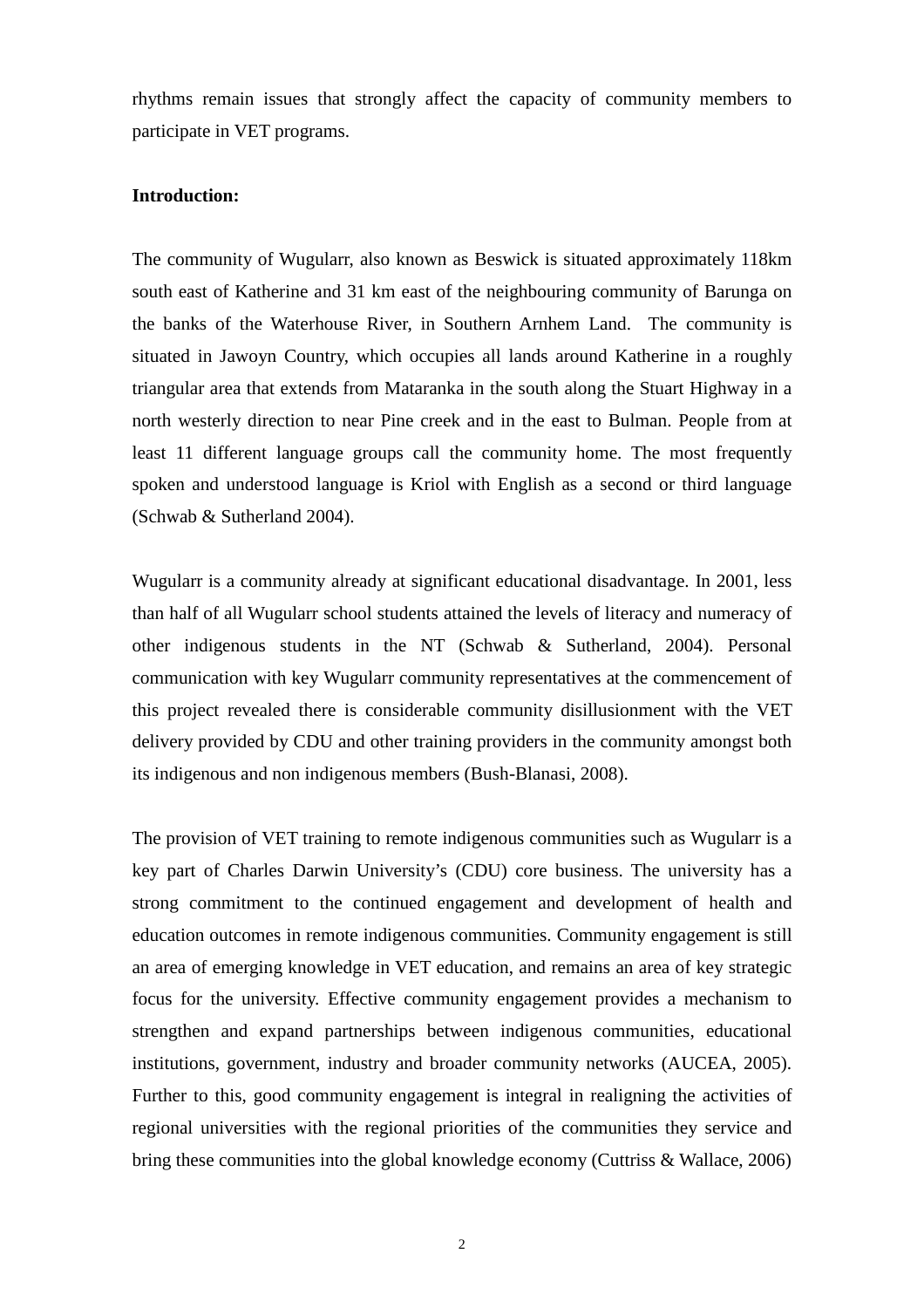#### **Review of Literature:**

Indigenous Australians comprise a large proportion of the total number of students studying VET in Australia. The National Report to Parliament on Indigenous Education and Training reports that in 2005 there was a record 62,765 indigenous learners engaged in VET programs Australia wide, a 10.7% increase on the 2004 figure and comprising 3.4% of all learners engaged in VET programs. Of these, a total of 17499 (27.8%) students were engaged with their VET programs in remote community settings. Whilst the largest number of indigenous VET students was recorded in NSW, by far the largest rate of growth in VET delivery to indigenous learners occurred in the Northern Territory. (DEST, 2007)

The variables surrounding the effective delivery of quality VET programs in remote communities are many and varied, presenting significant challenges to us as education professionals. Campbell (2000) asserts that this challenge is strongly linked to our tendency to respond to need within indigenous communities in a largely homogeneous manner, or in other words a 'one size fits all' solution. Campbell's assertion shows clearly something that VET educators are really just coming to understand better now; that each indigenous community is specific in its own needs and aspirations, and correspondingly its own appropriate responses to addressing these. Our dominantly non-indigenous perceptions must change if we are to work more effectively with communities; shifting to community centered models of education that emphasize community ownership, capacity building, ownership and co-operative action with educational institutions such as universities.

This process of change commences starts with understanding how we engage communities effectively. Garlick & Pryor (2002) describe the process of community engagement to be deeply rooted in the development and maintenance of trust relationships based on mutual benefit, Similarly Campbell and Christie (2008) in their study of CDU's community engagement practice identified that teaching staff who worked with indigenous communities consistently reported a need to continuously revise activities in response to a diverse range of community factors and rhythms in order to be successful.

The large number of indigenous participants in VET programs alone may seem to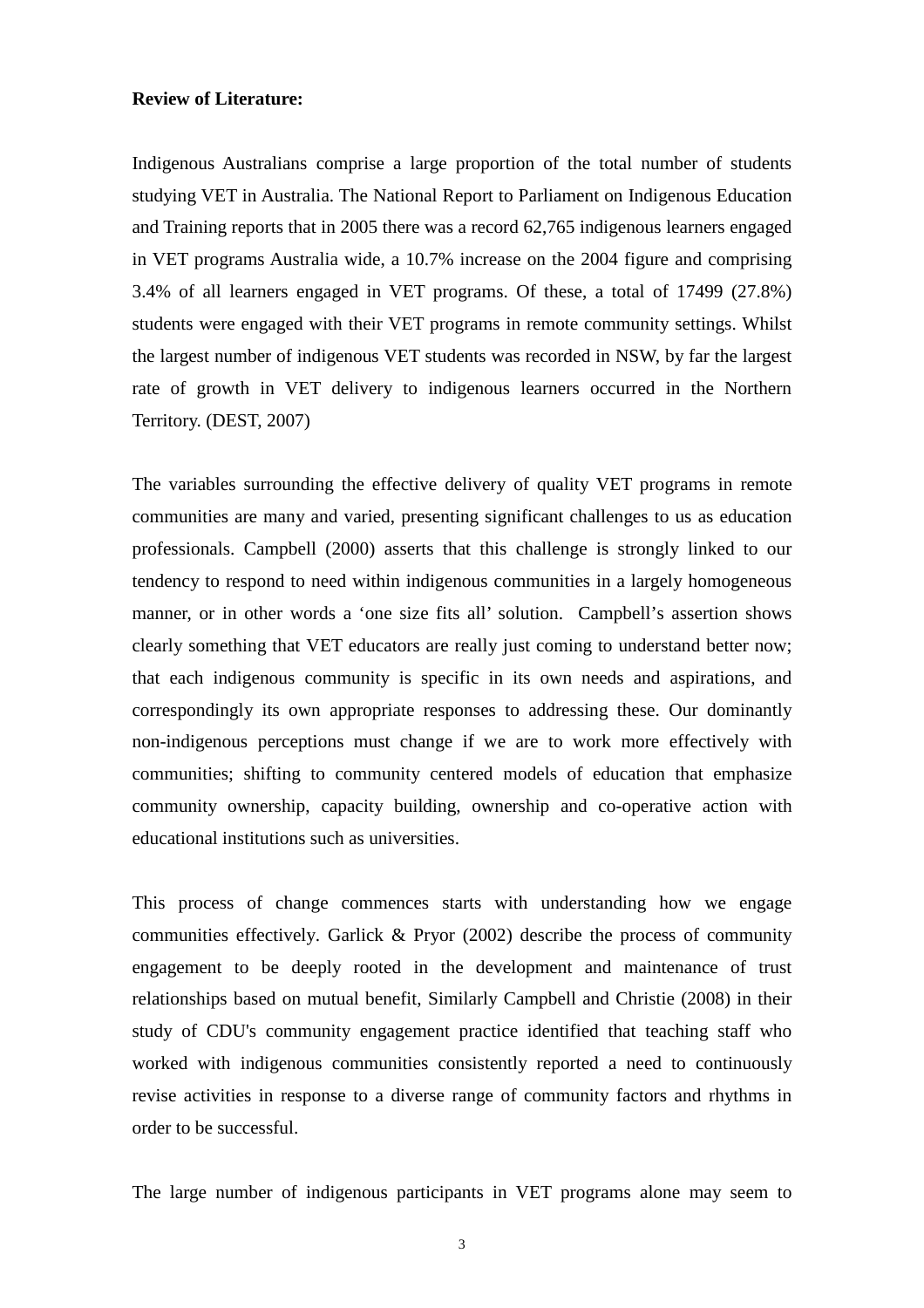confirm both the importance of VET as an educational pathway for indigenous people, and correspondingly the critical significance of getting it right if we are going to 'close the gap' in educational outcomes between indigenous and non-indigenous Australians. The flip side of this is the observation that VET participation by indigenous people is largely concentrated at 'prevocational' AQF levels I and II. This shows a concerning trend pointing to a widening of the gap between the vocational skills of indigenous and non indigenous people in the workforce, and perhaps more importantly, a systemic failure to engage indigenous learners in pathways that link to higher level VET qualifications and beyond (DEST, 2007).

In a systematic review of vocational and educational training for indigenous Australians the National Centre for Vocational Educational Research (NCVER) proposed seven factors critical in the successful delivery of VET training in indigenous communities as shown below:

- 1. The involvement of and 'ownership' of training by local communities.
- 2. The incorporation of Indigenous identities, cultures, knowledge and values into training programs.
- 3. The establishment of true partnerships between Indigenous communities, training providers, industry and government organisations.
- 4. The inclusion of flexibility in course design, content and delivery.
- 5. The commitment, expertise and understanding of all staff.
- 6. The provision of appropriate and adequate student support services.
- 7. The provision of funding that is ongoing and responsive to the realities of location. (Miller, 2004).

These factors comprise a network of interrelated and mutually inclusive factors. Only training that is built on all seven factors will offer the best chance of success. From these seven factors community ownership is potentially the most important forming a common binding thread between the remaining six factors. Miller also concludes that inbuilt flexibility is an essential element of all training systems and should be an organisational feature of RTO's at policy, planning and delivery levels; proposing in particular approaches that allow community negotiation and evaluation of training at all stages of the process and programs that evolve alongside community development goals.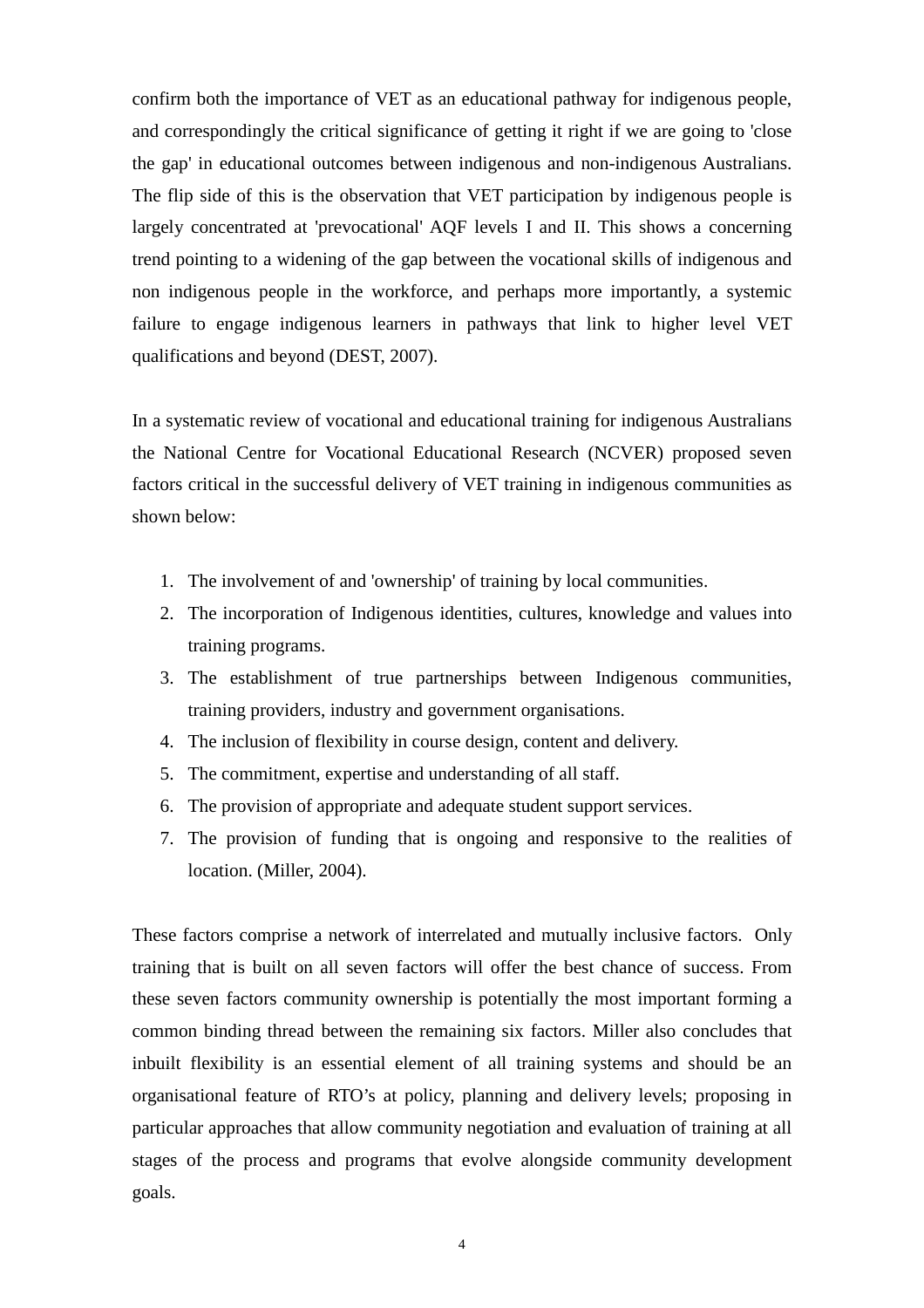Campbell (2000) asserts that flexible delivery has excellent potential to enhance indigenous participation provided that RTO's commit to providing training in locations that best suit indigenous learners and after full consultation with communities. Similarly, Young, Guenther and Boyle (2007) point out that flexible approaches to VET are essential to making vocational training relevant and accessible to indigenous learners. In considering VET training provided to indigenous people living in desert communities they conclude that there is a misalignment between the content and delivery models of VET and the prior skills, educational demands and aspirations of people living in these communities. In particular VET programmes need to adapt to the learning needs of community members consistent with language and cultural differences and the different ways work is constructed in communities (Young, Guenther and Boyle 2007)

In a critical dissection of flexible delivery options available to work with indigenous Australians, Woodlock (2004), presents five new practice constructs which VET teaching staff can use to shape their own practice and reposition the learner to continually build a strong sense of identity in parallel with developing skills for vocational success in non indigenous contexts. Of central importance to this paper's findings is the inclusion of 'Project Pedagogies' which view teaching and learning as an active task, retain relevance to the day to day life of the learner and stimulate active involvement in their own community. Project pedagogies hold to the underlying premise that learners and communities benefit when people are actively involved in a project that provides them with the cognitive and skill development as well as being able to make positive contributions to their community. Growth in the individual capacity of community members forms the nucleus of developing community capacity by involving in the development of new personal and service oriented networks (Balatti and Falk, 2000)

Millar (2004) asserts that VET programs have significant potential to develop communities, citing that people participating in VET programs are actively involved in their own personal development. Millar's study utilized a community development project to deliver VET programs in a marginalized community in Tasmania. Millar's study focused on a group of learners engaged in a community development project linked to the flexible delivery of Certificate II Community Services (Children's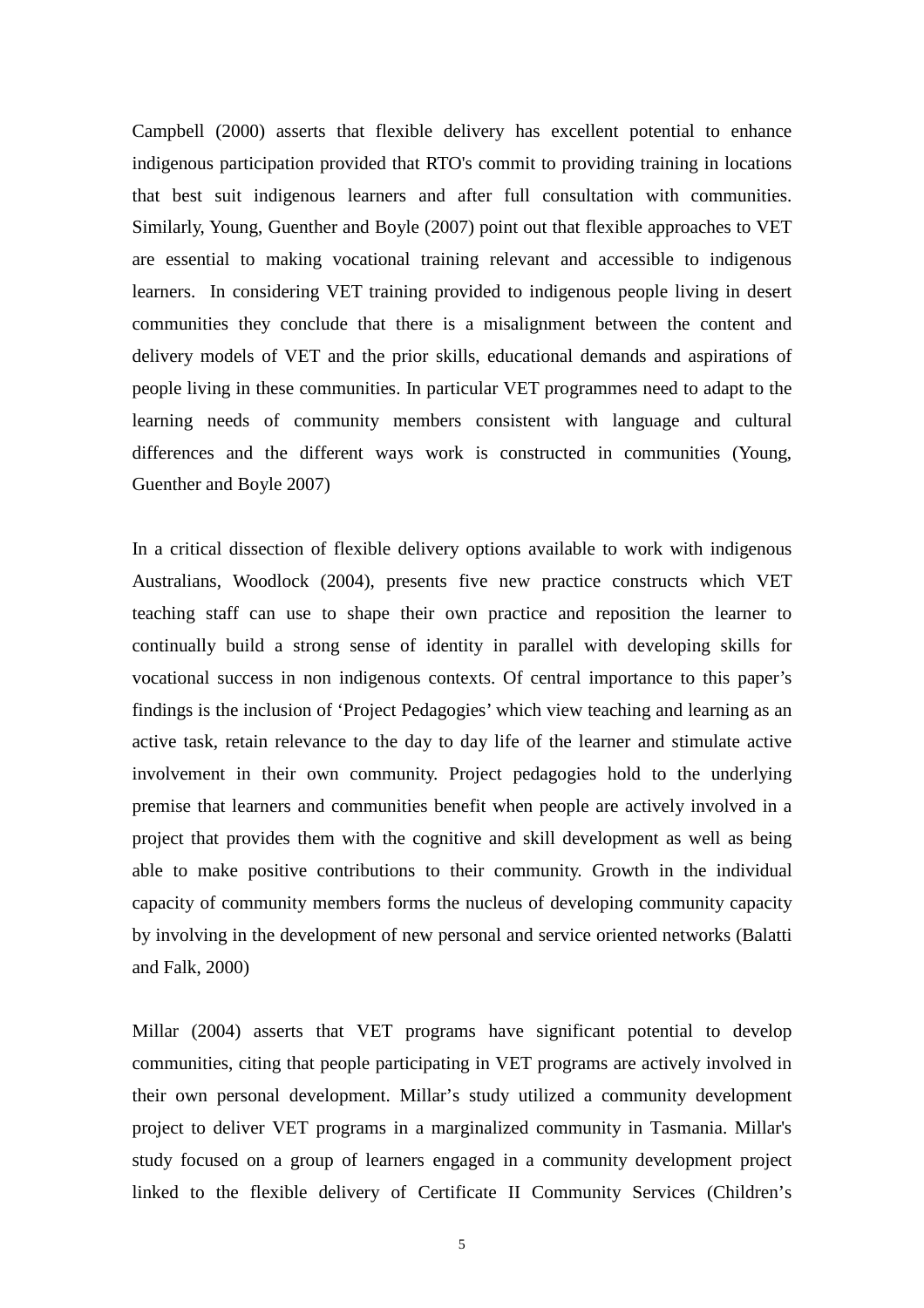Services) qualification. The findings of this study suggest the combination of VET and community development projects in disadvantaged communities can have very encouraging outcomes for both educational institution and community alike.

#### **Research Method:**

This study explores the use of flexible delivery and assessment strategies linked to a small asset based community development project that was constructed, driven and evaluated by community participants. Participation in this study has facilitated the formation of a small learning community consisting principally of students with current enrolment in the Sunrise Health Service's youth worker training program, being delivered in Wugularr by CDU. Participation was also opened to other interested community members and stakeholders.

In developing the project methodology Participatory Action Research (PAR) emerged as a potentially viable and inclusive alternate to conventional research techniques when working with Aboriginal communities. Conventional research methods have in some cases been detrimental to communities. This observation can be attributed to the perception by community members that research agendas are acts of colonization imposed on a community by outside agencies such as universities with no real connection to local concerns or interests. (Kemmis and McTaggart, 2000). In contrast PAR offers a flexible and robust approach to VET research that promotes ownership of both the VET delivery and the collaborative research process being used to incrementally improve it.

Three cycles of a community customised PAR framework commencing with a time of reflection from the wider community then broadening to the collaborative improvement of current practices and the development of shared approaches with current VET students was used over the lifespan of the project. Qualitative feedback from participants was then subject to thematic analysis to draw out key themes within the data.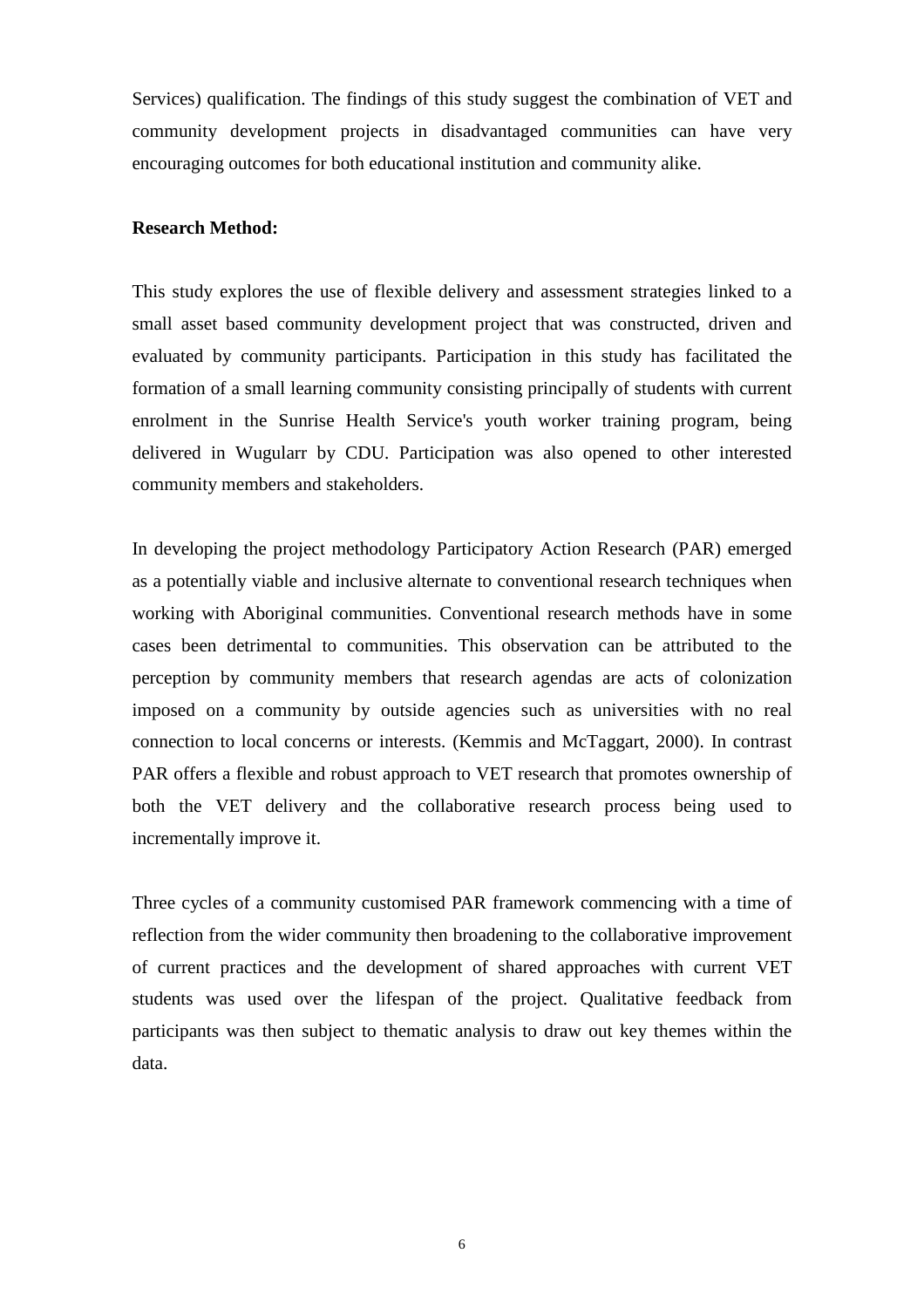## **Findings:**

#### *1) Evaluating Past Approaches:*

On the whole community reflection on VET teaching and Learning was generally positive as epitomised by Cerise who's experience of VET teaching staff was that they were*"encouraging", "easy to talk to", "relaxed"* and cited of her lecturer that *"she explained the material well"*. Deanna believed that feedback by CDU staff was provided in a *"useful, kind and friendly manner",* whilst David, an electrical trades apprentice liked the flexibility of his VET program stating that; *"Uni helped me a lot; get all my qualifications, paid for me to go to Darwin and the lecturers came here".* 

Not all stories were positive and in particular some themes drew frank and instructive feedback from community members. One group of women in a focus group discussion concluded *"Lecturers should stay longer, and build relationships with people"* and *"come when they say they're going to"*. Chester and Fred enjoyed their studies but found consistency of contact and communication to be a significant issue for them stating; *"too long, three years to do a Cert III, too long".* Similarly Conway stated, *"Uni needs to be more flexible for delivery to Aboriginal people".*

Geoff Lohmeyer, the youth outreach worker for Sunrise Health Services postulated the cause of these problems is rooted in the formation of meaningful relationships between the university and the community; *"Training staff should be prepared to spend more time building relationships, because culturally relationships are everything".* 

The results suggest that there are two principal spheres in which the university needs to significantly change its delivery of VET in Wugularr. These are relationship building and providing ongoing student support to learners in remote communities. Within these themes the characteristics of concern are consistency of community contact, the provision of feedback opportunities, the provision of literacy support embedded in delivery and particularly consistency of communication with learners and other stakeholders.

# *2) Improving Present Approaches:*

The most significant theme arising in discussion with participants during this cycle was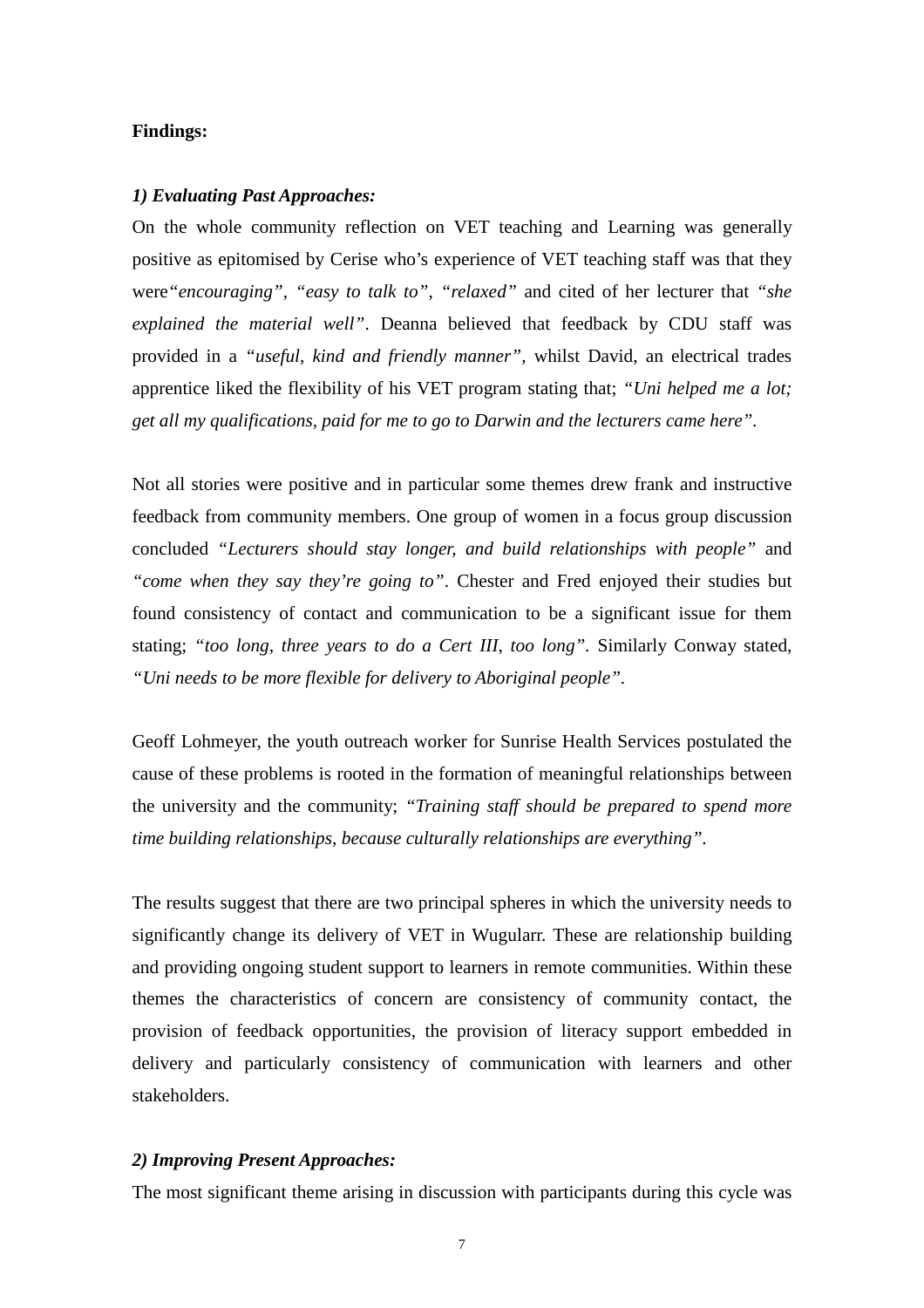that visiting VET educators need to better understand the rhythms of community life without projecting their own constructs of work, time and life on participants. The construct of time in particular has a different meaning and pace to Bininj than for Balanda. It can be very easy to jump in and project Balanda expectations of time on Bininj. Highlighting this point, Anton stated that *"Balanda, they like to rush around a lot, never like to stay in the same place, this is different for Bininj".*

Cultural, medical and social issues in communities also have a very real affect on attendance in training programs, understanding this is important. Cultural, family and social roles and responsibilities take precedence over VET training commitments, as exemplified by Chester who as the senior adult male in his family stated he was *"Too busy organising funeral, will come next time."* This reflects the very heavy responsibility of organising funerals, ceremony and other cultural aspects of daily community life. Heavy subscription, elevated incidences of chronic health problems and long distance travel required to access allied health services also strongly influence the capacity of learners in the community to attend training:

*"Late starts to training on the first day were caused by men's health checks at the clinic. Knowing this kind of information in advance is important to community engagement and maximizing use of training time. Payday also caused problems with students preferring to go to Katherine than attend training. In some cases this was due to familial pressure to do the weekly shop, in other cases it may be motivated by urges to consume alcohol, party or catch up with relatives." (Excerpt from Critical Reflections Journal 19th May 2008)* 

The geographic locale provided by Wugularr is one of the community's great assets. Terrence shared his experience of the outdoor classroom 'on country'. *"Working outside broke it down for us and made it more easier for us to understand and how to work out problems."* Terrence's statement confirms that in many cases delivery of key concepts and skills such as active listening and teamwork from the community services training package need not be bound to the classroom. Outdoor environments remove community distractions, and equalise the power balance such that the VET lecturer is on the learner's turf where they can be active also in 'teaching the teacher' through cultural exchange.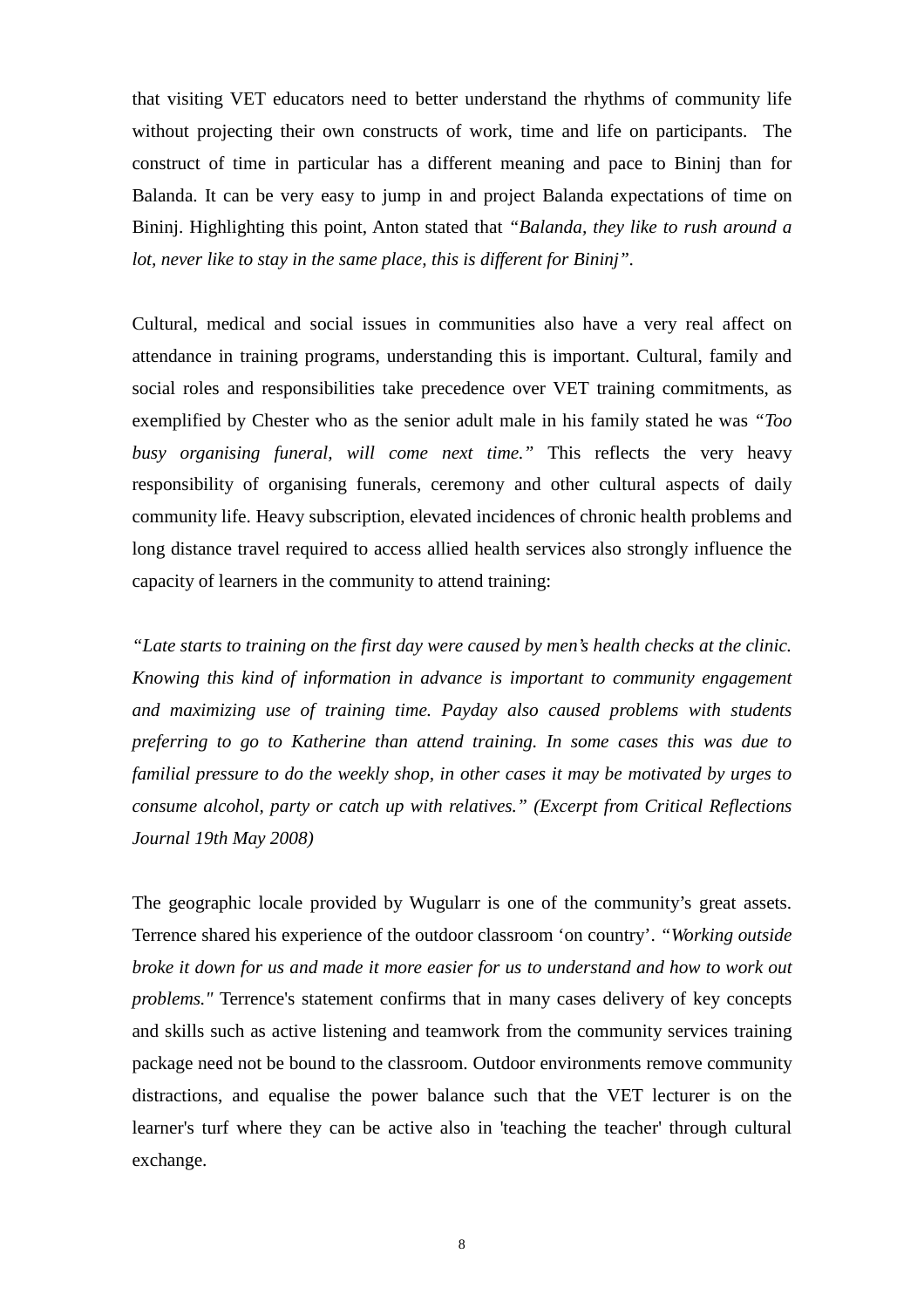The freedom to be able to use their primary vocational language, Kriol also emerged as being important to effective engagement with the learners.

*"An important issue in the assessment of client (youth) interactions again is to allow participants to communicate in Kriol which allows them more fully demonstrate their interpersonal communication skills without worry or 'shame' about their competence in spoken English. Debriefing in English allows them to explain what has happened and for the group to consider how client interactions will be reported in written documentation within their workplace." (Excerpt from Critical Reflections Journal, 23rd July 2008)* 

This cycle concluded with a focus group to discuss aspirations participants wanted to gain from the training and improvements that needed to be made to the training approach. All participants unanimously considered that they would prefer to do a single larger assessment community based project task covering competencies from numerous units and allowing them to practice real client based skills in their own community than lots of small assessment tasks like they had been doing so far.

All participants felt that their training needed to fit their vocational role at the Youth Centre: Anton stated that *"I want to learn different skills from other people, I want to learn more about alcohol and drugs and how to stop youth using drugs. I also want to find out more about what the youth want to do and what things they want to do to have fun.*" He also added that he wanted *"More chances to be able to practice my skills and work with young people".*

Two participants suggested that they wanted assistance with language and literacy. In Terrence's case this was clearly focussed on vocational literacy *"I want to learn how to be a good leader and a role model. I really want to learn how to use professional language... more computers too."* Fred, who has very limited English literacy but a large amount of life and vocational experience in community services work as well as a completed VET qualification considered that there needed to be *"More talking and roleplay and less writing... writing and reading support".*

The vocational importance of computers and digital technology did not escape some participants. Cerise stated that she *"wants to do more study and complete the certificate,*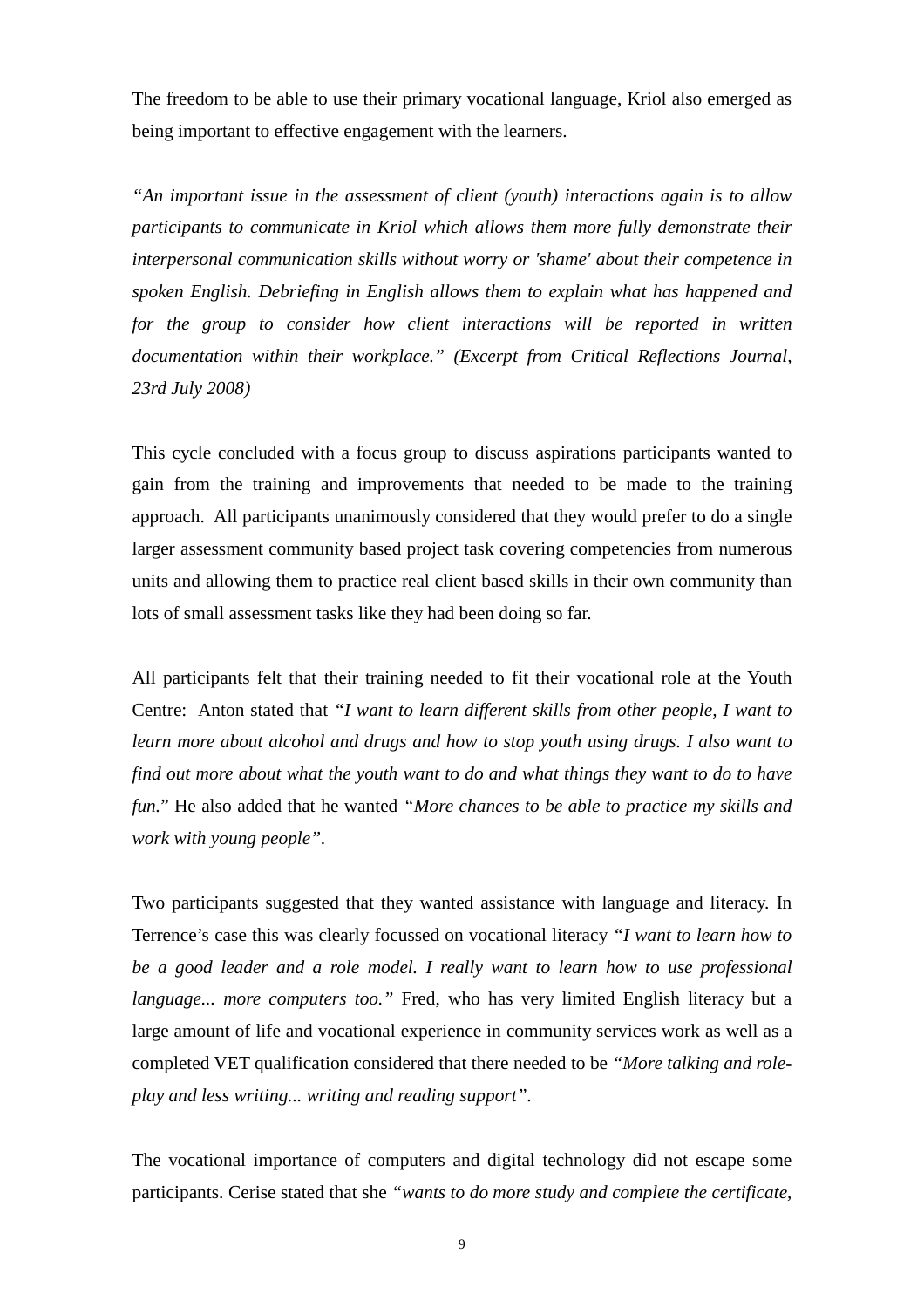*learn more about petrol sniffing and sport and recreation... more computers".* Similarly Chester also recognised the importance of learning skills with computers; *"I want to get experience working with youth, help them learn new skills. I also want to learn more about computers, counselling and how to deal with youth problems."*

### *3) Developing Shared Approaches:*

In contrast to the preceding cycle, the emphasis was to develop and document shared reflective insights whilst maintaining a clear focus on the participants goals to use the practice environment provided by the youth centre to improve the community's capacity to address youth issues. As their major assessment task learners were asked to plan and run a small asset based community development project based out of the Youth Centre.

At the initial stage of planning participants were asked to consider key issues affecting both young people in Wugularr and the broader community that could be addressed by their work in the youth centre. This discussion was quite emotive for Chester who related; *"the youth centre didn't work last time, now I really want it to work. I get angry and I want to keep the kids out of trouble, get them back to school, no school no pool"*. Participants felt it was essential that the youth centre worked in the community outside the centre's walls.

The group considered that the biggest issue was young people 'prowling' at night with nothing to do, which can lead to petrol sniffing, cannabis smoking, fighting and other problems. Anton called this behavior "*Hitting the street, playing midnight owl"*. Deanna considered that it was essential to provide positive diversion for youth stating that it was important to "*do something positive and keep them out of trouble"* and *"Get more people involved so it is run by youth and the community"*. Chester added that some youth centre activities could include the whole family and be active stating, *"Keep the kids active and make it family fun"*. Anton considered that young people might be disempowered in their range of choices stating that the project should "*Give them more choice, and something more to do"*.

Participants were then asked to conduct informal consultation in their community to determine who was affected and how. Chester's consultation revealed that that *"the whole community is affected"* by this issue, but in particular *"parents, elders and other family"* who feel *"shame, worry and a lack of respect"*. The group also added that store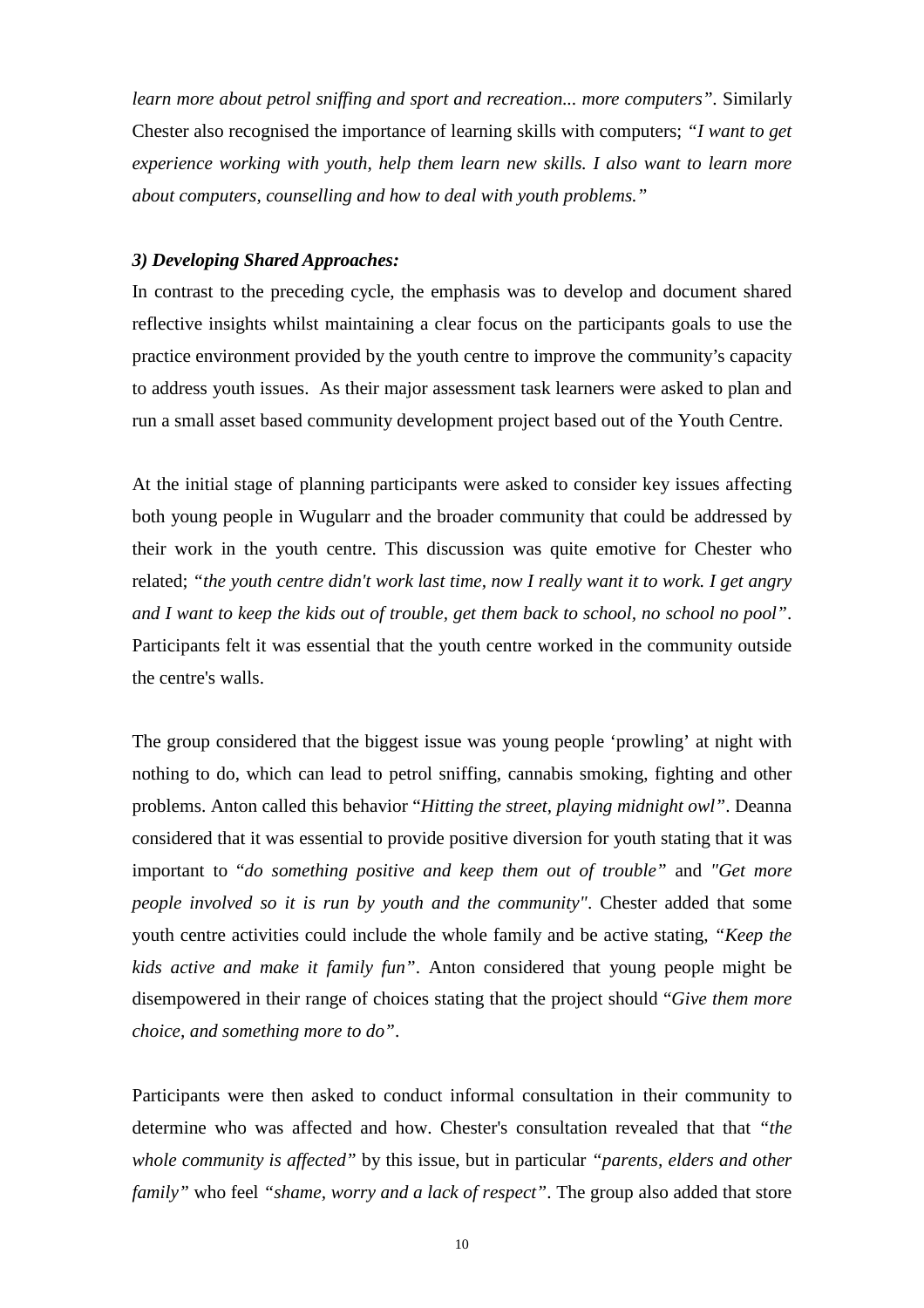break ins were identified in their consultation as cause of tension between some of the youth and the rest of the community.

Budgeting of the project was a shared responsibility; Chester in particular took a strong interest in this task with his newfound prowess in spreadsheet operations stating that he liked *"learning new things on the computer at the same time"*.

Cerise related the following account of the open air cinema night demonstrating both her learning and the capacity building among participants." *We went down to the Arts Centre to set up for the movie night. We set up the PA system, movie screen, popcorn machine and the coffee machine. Every one enjoyed themselves and we raised \$102 for the youth centre from selling popcorn. We want to set up a committee to start more events and to work out how to spend the money we raised."* Deanna stated it worked well and would be good as a *"yearly event, maybe linked in with National Youth Week"*.

At the outset of this project it was decided that community mediated documentation would be created as a means of facilitating community ownership of the project. The Wikispaces medium was chosen for this task having considerable advantages over many other Web 2.0 technologies and site development tools in that it allowed collaborative construction by participants, researchers and other stakeholders; required only modest technological literacy similar to that of using a basic word processing application; and allowed the embedding of video, audio and photographic records of learning activities and assessable items connected with the project. Community mediated documentation of this project can be found at http://wugularr.wikispaces.com.

# **Discussion**

Informal and formal feedback from participants and critical teacher reflection across this project both suggest that remote area VET educators need to think creatively when using training packages, and utilise evidence collection methods developed to suit the unique needs of communities such as Wugularr. Customised approaches to delivery and assessment that allow for the recognition of community languages, and support community oriented activities represent tangible ways of improving participation and engagement with learning materials.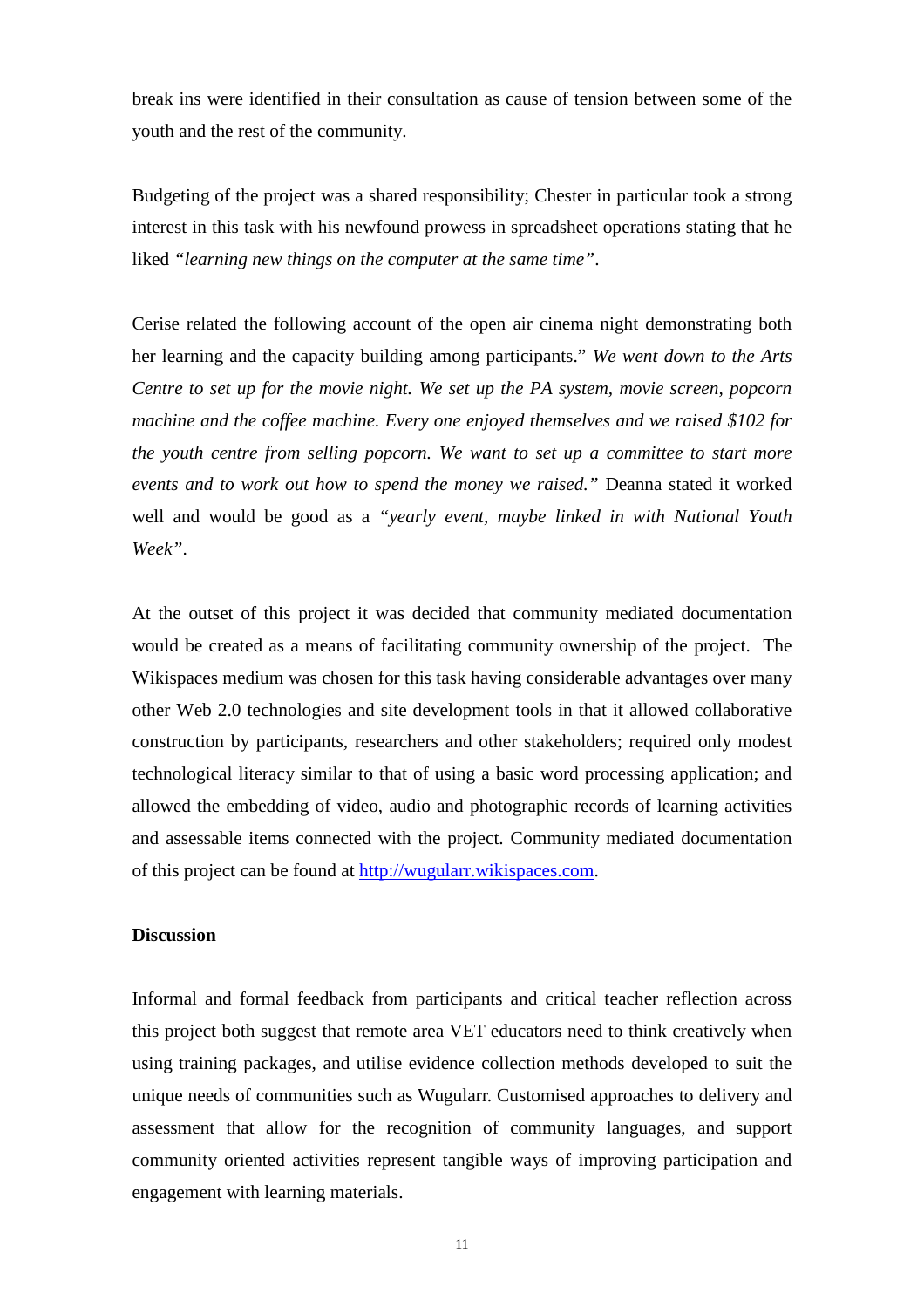The linguistic reality for Youth Workers and VET trainers in Wugularr is that most spoken interactions between community members are in Kriol. Job roles entail an understanding of the emotional nuances of language to be able to provide an empathic and client centred intervention. The ability to develop flexible assessment tools that respect this cultural reality, and that are also reliable enough to collect evidence of competency is essential to the long term relevance of VET training in community services in Wugularr and other remote communities in this region. Evidence collection methods that utilise digital audio and video technology as a vehicle of documentation provide such a means. Digital technologies represent an immersive method of involving participants in the evidence gathering and assessment process. Incorporating them into class work represents a strong value addition to the teaching materials that is largely independent of its content, as evidenced by of participants who indicated that despite being enrolled in youth and community services worker training reported that they wanted to learn more about computer technologies within their studies.

In the final cycle of research extra emphasis was on shared reflection between teacher and participants consistent with longer-term relationship building processes and the implementation of a project based pedagogy. Planning meetings, informal yarning and discussions held both inside and outside teaching periods provided a rich source of feedback from participants and an opportunity for open and frank discussion with participants around the key issues facing youth in Wugularr, the role of the youth centre in addressing these issues and the planning of activities to engage young people in the community. Implementation of community project based learning approaches in this cycle was enthusiastically received from the outset by the majority of participants, and over time by other people in the wider Wugularr community. Participants felt that it was important to demonstrate their commitment to the whole community, and involve community members, which encourages and builds on the natural networking skills of participants within their own community.

The use of a project based pedagogy as the delivery vehicle for youth worker training showed definite positive potential for engaging indigenous learners in community services oriented VET programs in remote communities. In particular it was found that the conceptual frameworks of facilitating a community development approaches to youth work is best learned by 'doing' rather than 'reading', 'listening' or 'watching'.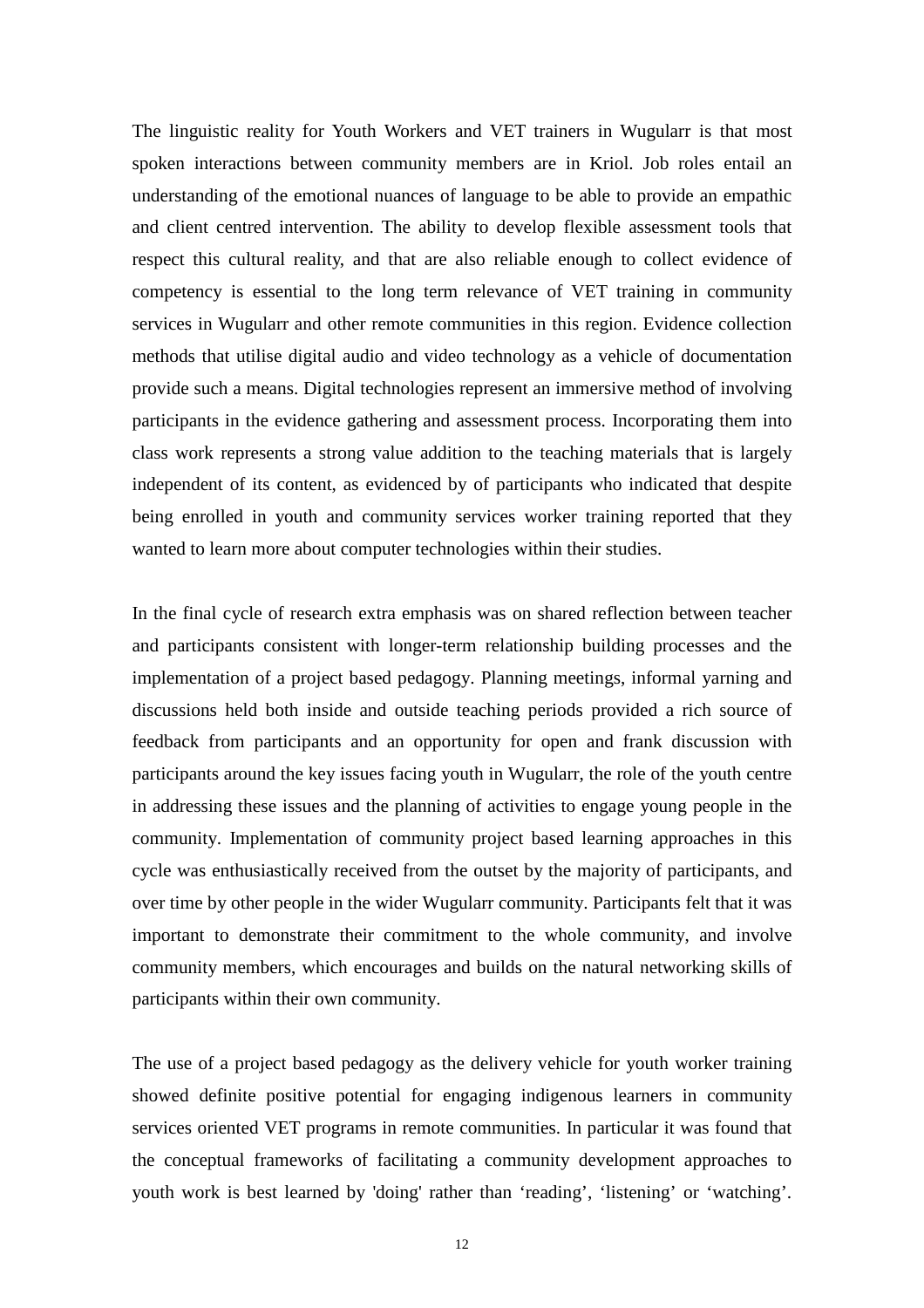Active participation in community projects provides an immersive and experiential way of understanding theoretical principles such as capacity building and empowerment.

This potential needs to also be matched with skilled facilitation of participant driven approaches, and importantly careful and mapping competencies and employability skills to tasks and sub-tasks within the community project's framework. Using a single community project as the sole vehicle of assessment is clearly limited in its ability to cover all competencies within a complete qualification, it does however represent an innovative method of holistic assessment that allows the application of a practice focused approach that is owned by the community and brings benefit to participants and the wider the community

# **Conclusions:**

Customised approaches to PAR provide a useful and collaborative approach to improving VET delivery in remote settings. This is underpinned by the need for VET educators to practice effective community engagement by building effective mutually respectful relationships. This means providing customised student support, consistent contact and getting to know participants and their community as part of a long term relationship. Using classrooms on 'Country' and existing community resources maintains the culturally relevance of VET training, equalises power and builds social capital between the community and the university. In providing VET training in this context we need to be acutely aware of social, and cultural 'rhythms' of community life that may outweigh the importance of attending VET training for participants.

Community based project pedagogies are well suited to longer term VET delivery in remote community contexts and should ideally include bilingual assessment in community language especially where the vocational language of the community is the community language, and the participants ability to provide client based services in their own community is being assessed. Digital media based evidence collection is well suited to both context and task, with many younger participants possessing high levels of technological competence. Further to this the use of Web 2.0 technologies such as Wikispaces provide an easy and interactive avenue for community mediated documentation of project-based work.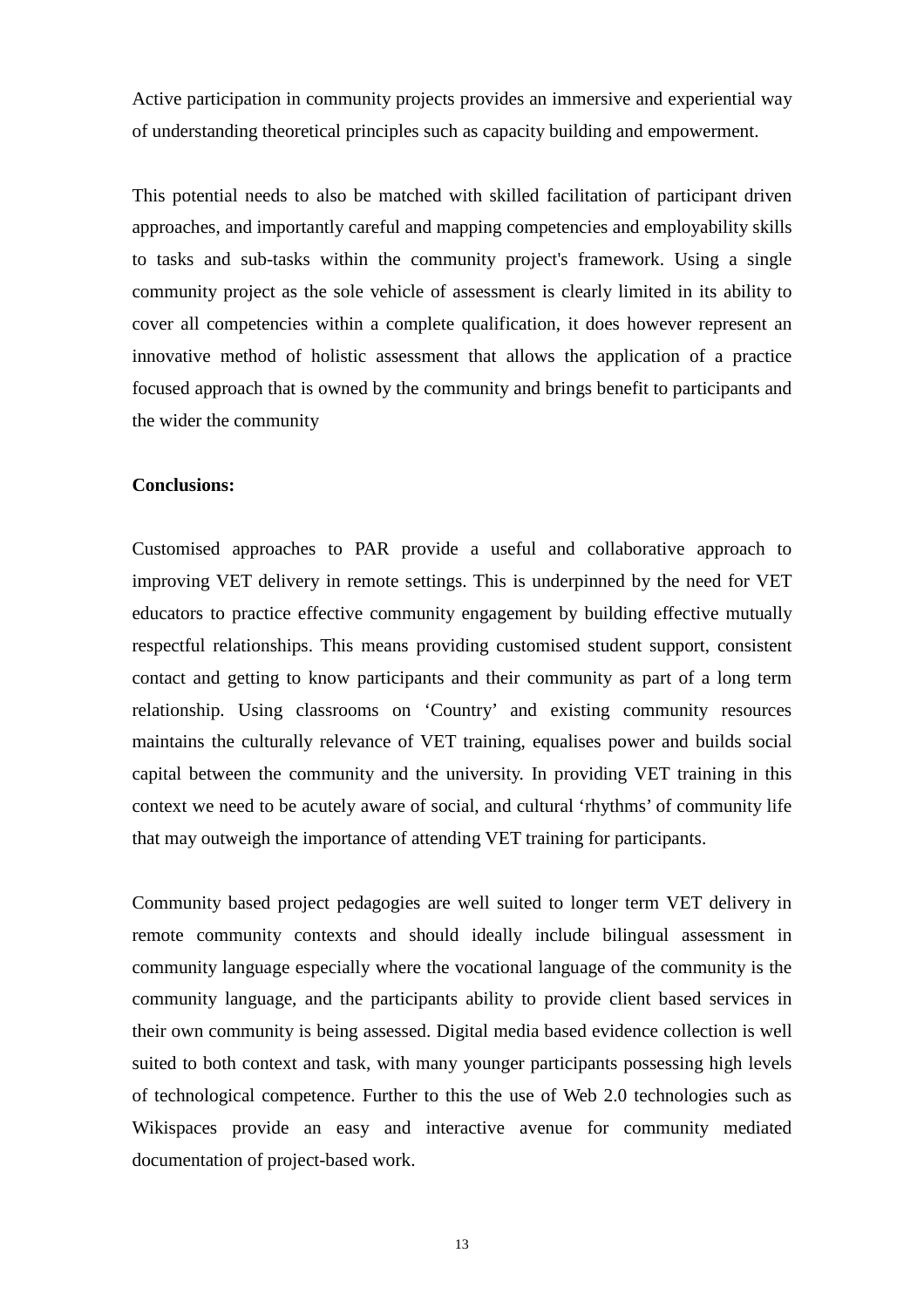Despite the success of this project documented in this paper, targeted follow-up, ongoing support especially during intervening periods of teacher absence from the community and the assessment of competency gaps is essential to ensure participants complete qualifications that will be useful to job roles within their community. Community sentiment toward education and how the university and other VET providers should tailor future approaches is perhaps best summarised by, Jungai and senior traditional elder, Jimmy Balk Balk Wesen (2008): *"Education, its good, but we don't have to change the old law. We try to teach young people the murninga (non*  indigenous) side and the aboriginal side. We need young people to learn the aboriginal *way".*

#### **Acknowledgements:**

Andrew Vodic: Team Leader, VET Community Services and Health, Charles Darwin University; Geoff Lohmeyer: Youth at Risk Project Officer, Sunrise Health Service; Project Participants: David Ryan, Cerise Farrell, Pamela Weston, Chester Hood, Anton Plummer, Conway Bush-Blanasi, David Doctor, Fred Jundiari, Terrence Gore Wugularr School, The Jawoyn Traditional Owners.

#### **References:**

Australian Universities Community Engagement Alliance (AUCEA), (2005). "Funding Australian Universities for Community Engagement." Website: http://www.aucea.net.au/

Balatti, J. and Falk, I. (2002) "Socio-economic Contributions of Adult Learning to Community: A Social Capital Perspective", Adult Education Quarterly 52(4): 281–98.

Balk Balk Wesen. J. "Jungai" Senor Traditional Elder. (2008). Personal Communication, 3rd December 2008 Wugularr Community.

Bush-Blanasi, C. "Ngarritj" Community Member. (2008). Personal Communication, 11th February 2008 Wugularr Community.

Campbell, S. (2000) "The reform agenda for vocational education and training: Implications for Indigenous Australians" Centre for Aboriginal Economic Policy Research, Discussion Paper No. 202/2000, ISBN 0 7315 2637 6

Campbell, M. & Christie, M., (2008a). "Indigenous Community Engagement at Charles Darwin University", A research project funded by the office of the PVC Community and Access and supported through the School for Social and Policy Research, Charles Darwin University.

Cuttriss, L. & Wallace, R., (2006). "Taking it down the track: realigning universities activities to regional communities priorities." Paper presented at the AUCEA 3rd Annual Conference, Perth.

Department of Education, Science and Training-DEST (2007): "National Report to Parliament, Indigenous Education and Training, 2005". Commonwealth of Australia.

Garlick, S. and G. Pryor (2002) "Universities & Their Communities: Creative Regional Based Development through knowledge Based Engagement." Compendium of Good Practice University–Regional Development Engagement Initiatives. Canberra: Department of Transport and Regional Services.

Kemmis, S. and McTaggart, R. (2000) "Participatory action research". In Handbook of Qualitative Research, Sage Publications, Thousand Oaks (2000), pp. 567–605.

Millar, P. (2003) "VET and community development: A case study from a socioeconomically disadvantaged